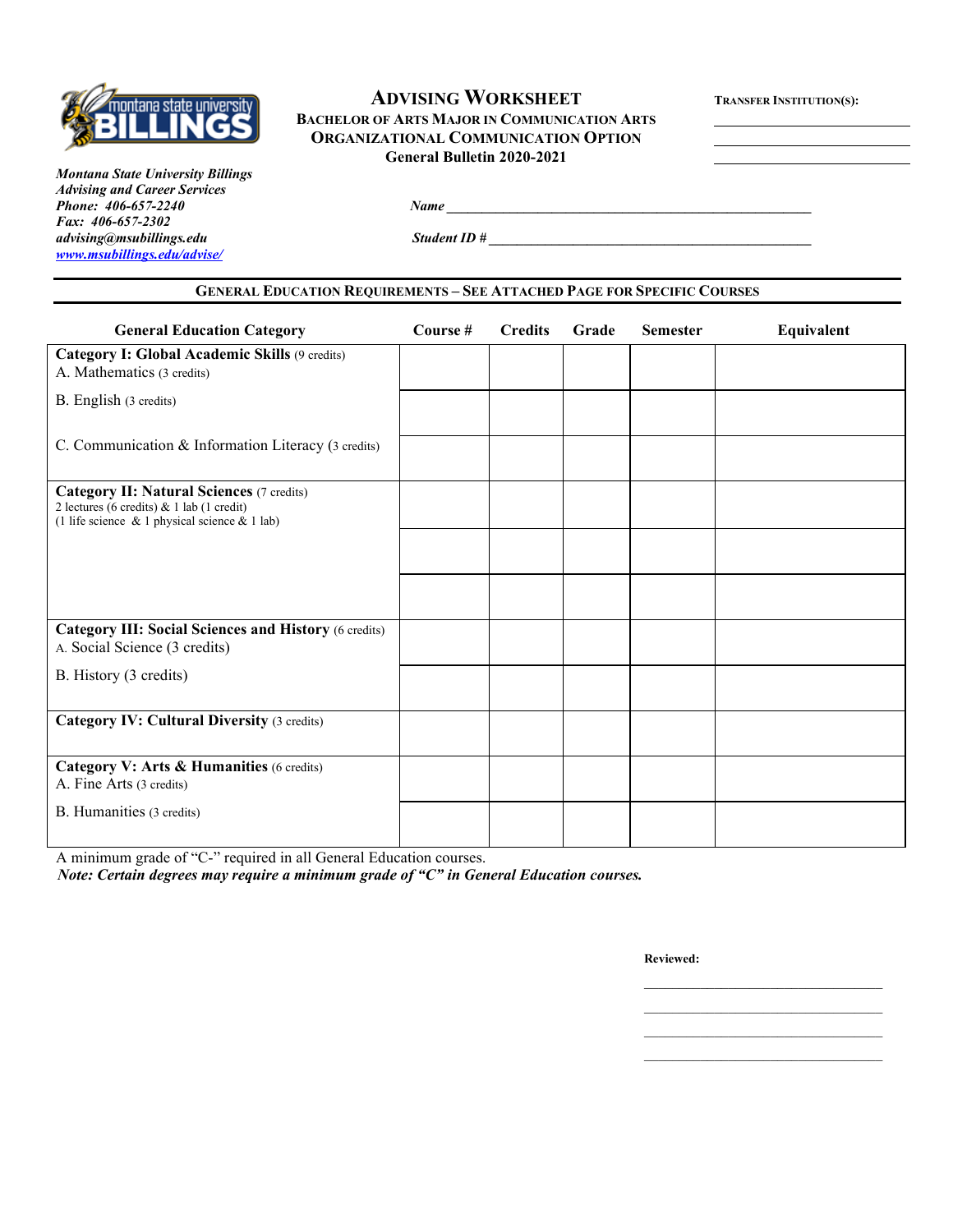# **GENERAL EDUCATION REQUIREMENTS**

|                                |      | <b>CATEGORY I: GLOBAL ACADEMIC SKILLS</b><br>9 credits             |                                                 |
|--------------------------------|------|--------------------------------------------------------------------|-------------------------------------------------|
|                                |      | Students are required to take one course from each subcategory     |                                                 |
|                                |      | <b>Subcategory A - Mathematics</b><br>3 credits                    |                                                 |
| М                              | 105  | Contemporary Mathematics                                           | 3                                               |
| М                              | 114  | <b>Extended Technical Mathematics</b>                              |                                                 |
| М                              | 121  | College Algebra                                                    | $\begin{array}{c} 3 \\ 3 \\ 3 \\ 3 \end{array}$ |
| М                              | 122  | College Trigonometry                                               |                                                 |
| М                              | 130  | Mathematics for Elementary Teachers I                              |                                                 |
| М                              | 140  | College Math for Healthcare                                        |                                                 |
| М                              | 143  | <b>Finite Mathematics</b>                                          | $\overline{4}$                                  |
| М                              | 161  | Survey of Calculus                                                 | 3                                               |
| М                              | 171  | Calculus I                                                         | 4                                               |
| <b>STAT</b>                    | 141  | Introduction to Statistical Concepts                               | 3<br>4                                          |
| <b>STAT</b>                    | 216  | Introduction to Statistics                                         |                                                 |
| <b>Subcategory B - English</b> |      | 3 credits                                                          |                                                 |
| WRIT                           | 101  | College Writing I                                                  | 3                                               |
| WRIT                           | 121  | Introduction to Technical Writing                                  | 3                                               |
| WRIT                           | 122  | Introduction to Business Writing                                   |                                                 |
| WRIT                           | 201  | College Writing II                                                 | $\frac{3}{3}$                                   |
| WRIT                           | 220  | Business & Professional Writing                                    | $\overline{3}$                                  |
| WRIT                           | 221  | Intermediate Technical Writing                                     | 3                                               |
|                                |      |                                                                    |                                                 |
|                                |      | Subcategory C- Communication & Information Literacy 3 credits      |                                                 |
| <b>BMIS</b> 150                |      | Cyber Security and Electronic Communication                        | 3                                               |
| COMX 111                       |      | Introduction to Public Speaking                                    | 3                                               |
| <b>COMX115</b>                 |      | Introduction to Interpersonal Communication                        | 3                                               |
| LSCI 125                       |      | Research in the Information Age                                    | 3                                               |
|                                |      |                                                                    |                                                 |
|                                |      | CATEGORY II: NATURAL SCIENCES<br>6 cr. lecture $& 1$ cr. lab       |                                                 |
|                                |      | Students are required to take one course from each subcategory and |                                                 |
|                                |      | at least one corresponding lab or Integrated Sciences              |                                                 |
|                                |      | <b>Subcategory A - Life Sciences</b><br>3-4 credits                |                                                 |
| <b>BIOB</b>                    | 101  | Discover Biology                                                   | 3                                               |
| <b>BIOB</b>                    | 102  | Discover Biology Lab                                               | 1                                               |
| <b>BIOB</b>                    | 121  | Fundamentals of Biology for Allied Health                          | 3                                               |
| <b>BIOB</b>                    | 122  | Fund of Biology: Evolution, Ecology, and<br>Biodiversity           | 3                                               |
| <b>BIOB</b>                    | 123  | Fund of Biology: The Nature of Nutrition                           | 3                                               |
| <b>BIOB</b>                    | 160  | Principles of Living Systems                                       | 3                                               |
| <b>BIOB</b>                    | 161  | Principles of Living Systems Lab                                   | 1                                               |
|                                |      |                                                                    |                                                 |
|                                |      | 3-4 credits<br><b>Subcategory B - Physical Sciences</b>            |                                                 |
| ASTR                           | 110  | Introduction to Astronomy                                          | 3                                               |
| ASTR                           | 111- | Introduction to Astronomy Lab                                      | 1                                               |
| CHMY                           | 121  | Introduction to General Chemistry                                  | 3                                               |
| CHMY                           | 122  | Introduction to General Chemistry Lab                              | 1                                               |
| CHMY                           | 141  | College Chemistry I                                                | 3                                               |
| <b>CHMY</b>                    | 142  | College Chemistry Laboratory I                                     | $\mathbf{1}$                                    |
| GEO                            | 101  | Introduction to Physical Geology                                   | 3                                               |
| GEO                            | 102  | Introduction to Physical Geology Laboratory                        | $\mathbf{1}$                                    |
| <b>GPHY</b>                    | 262  | Spatial Sciences Technology & Applications                         | 3                                               |
| <b>GPHY</b>                    | 263  | Spatial Sciences & Technology Lab                                  | $\mathbf{1}$                                    |
| <b>PHSX</b>                    | 103  | Our Physical World                                                 | 3                                               |
| PHSX                           | 104  | Our Physical World Lab                                             | 1                                               |
| <b>PHSX</b>                    | 205  | College Physics I                                                  | 3                                               |
| <b>PHSX</b>                    | 206  | College Physics I Lab                                              | 1                                               |
|                                |      |                                                                    |                                                 |
| <b>Integrated Sciences</b>     |      | SCIN 101, 102, 103, 104 Integrated Sciences<br>3, 1, 3, 1          |                                                 |

| CATEGORY III: SOCIAL SCIENCES AND HISTORY<br><b>6 CREDITS</b>                                                         |            |                                                                |                                            |  |
|-----------------------------------------------------------------------------------------------------------------------|------------|----------------------------------------------------------------|--------------------------------------------|--|
|                                                                                                                       |            |                                                                |                                            |  |
| Students are required to take one course from each subcategory<br><b>Subcategory A - Social Sciences</b><br>3 credits |            |                                                                |                                            |  |
| ANTY                                                                                                                  | 217        | Physical Anthropology & Archeology                             | 3                                          |  |
| <b>BGEN</b>                                                                                                           | 105        | Introduction to Business                                       | 3                                          |  |
| <b>COMX</b>                                                                                                           | 106        | Communicating in a Dynamic Workplace                           | 3                                          |  |
| <b>ECNS</b>                                                                                                           | 201        | Principles of Microeconomics                                   | $\overline{\mathbf{3}}$                    |  |
| <b>ECNS</b>                                                                                                           | 202        | Principles of Macroeconomics                                   | $\overline{\mathbf{3}}$                    |  |
| EDU                                                                                                                   | 105        | <b>Education and Democracy</b>                                 | $\overline{3}$                             |  |
| <b>HTH</b>                                                                                                            | 110        | Personal Health and Wellness                                   | 3                                          |  |
| <b>PSCI</b>                                                                                                           | 210        | Introduction to American Government                            | 3                                          |  |
| <b>PSCI</b>                                                                                                           | 220        | Introduction to Comparative Government                         | 3                                          |  |
| <b>PSYX</b>                                                                                                           | 100        | Introduction to Psychology                                     | 3                                          |  |
| <b>SOCI</b>                                                                                                           | 101        | Introduction to Sociology                                      | 3                                          |  |
| SOCI                                                                                                                  | 201        | Social Problems                                                | 3                                          |  |
|                                                                                                                       |            |                                                                |                                            |  |
|                                                                                                                       |            | 3 credits<br><b>Subcategory B - History</b>                    |                                            |  |
| <b>HSTA</b>                                                                                                           | 101        | American History I                                             | 3                                          |  |
| <b>HSTA</b>                                                                                                           | 102        | American History II                                            | 3                                          |  |
| HSTR                                                                                                                  | 101        | Western Civilization I                                         | 3                                          |  |
| <b>HSTR</b>                                                                                                           | 102        | Western Civilization II                                        | 3                                          |  |
| <b>HSTR</b>                                                                                                           | 103        | Honors Western Civilization I                                  | 3                                          |  |
| <b>HSTR</b>                                                                                                           | 104        | Honors Western Civilization II                                 | 3                                          |  |
| <b>PSCI</b>                                                                                                           | 230        | Introduction to International Relations                        | 3                                          |  |
|                                                                                                                       |            | 3 credits                                                      |                                            |  |
|                                                                                                                       |            | <b>CATEGORY IV: CULTURAL DIVERSITY</b>                         |                                            |  |
| <b>ANTY</b><br>ARTH                                                                                                   | 220<br>160 | Culture and Society<br>Global Visual Culture                   | 3<br>3                                     |  |
| <b>COMX</b>                                                                                                           | 212        | Intro to Intercultural Communication                           | 3                                          |  |
| <b>GPHY</b>                                                                                                           | 121        | Human Geography                                                | 3                                          |  |
| HTH                                                                                                                   | 270        | Global Health Issues                                           | $\overline{\mathbf{3}}$                    |  |
| LIT                                                                                                                   | 230        | World Literature Survey                                        | 3                                          |  |
| MUSI                                                                                                                  | 207        | World Music                                                    | 3                                          |  |
| NASX                                                                                                                  | 105        | Introduction to Native American Studies                        | $\overline{\mathbf{3}}$                    |  |
| NASX                                                                                                                  | 205        | Native Americans in Contemporary Society                       | 3                                          |  |
| PHL                                                                                                                   | 271        | Indian Philosophies and Religions                              | 3                                          |  |
| PHL                                                                                                                   | 272        | Chinese Philosophies and Religions                             | 3                                          |  |
| <b>REHA</b>                                                                                                           | 201        | Introduction to Diversity in Counseling                        | 3                                          |  |
| RLST                                                                                                                  | 170        | The Religious Quest                                            | $\overline{\mathbf{3}}$                    |  |
| <b>SPNS</b>                                                                                                           | 150        | The Hispanic Tradition                                         | 3                                          |  |
| WGSS                                                                                                                  | 274        | Women, Culture, and Society                                    | 3                                          |  |
|                                                                                                                       |            |                                                                |                                            |  |
|                                                                                                                       |            | <b>CATEGORY V: ARTS &amp; HUMANITIES</b><br>6 credits          |                                            |  |
|                                                                                                                       |            | Students are required to take one course from each subcategory |                                            |  |
|                                                                                                                       |            | <b>Subcategory A - Fine Arts</b><br>3 credits                  |                                            |  |
| ARTZ                                                                                                                  | 101        | Art Fundamentals                                               | 3<br>3                                     |  |
| ARTZ<br>ARTZ                                                                                                          | 105<br>106 | Visual Language-Drawing<br>Visual Language-2-D Foundations     | 3                                          |  |
| ARTZ                                                                                                                  | 108        | Visual Language-3-D Foundations                                | 3                                          |  |
| <b>ARTZ</b>                                                                                                           | 131        | Ceramics for Non-majors                                        | 3                                          |  |
| <b>CRWR</b>                                                                                                           | 240        | Intro Creative Writing Workshop                                | 3                                          |  |
| FILM                                                                                                                  | 160        | Introduction to World Cinema                                   | $\overline{\mathbf{3}}$                    |  |
| LIT                                                                                                                   | 270        | Film & Literature                                              | 3                                          |  |
| <b>MART</b>                                                                                                           | 260        | Computer Presentation and Animation                            | 3                                          |  |
| MUSI                                                                                                                  | 101        | <b>Enjoyment of Music</b>                                      | 3                                          |  |
| <b>MUSI</b>                                                                                                           | 114        | Band: MSUB Symphonic                                           | 1                                          |  |
| <b>MUSI</b>                                                                                                           | 131        | Jazz Ensemble I: MSUB                                          | 1                                          |  |
| <b>MUSI</b>                                                                                                           | 147        | Choral Ensemble: University Chorus                             | 1                                          |  |
| PHOT                                                                                                                  | 154        | <b>Exploring Digital Photography</b>                           | 3                                          |  |
| <b>THTR</b>                                                                                                           | 101        | Introduction to Theatre                                        | 3                                          |  |
| THTR                                                                                                                  | 120        | Introduction to Acting I                                       | 3                                          |  |
|                                                                                                                       |            |                                                                |                                            |  |
|                                                                                                                       |            | 3 credits<br><b>Subcategory B - Humanities</b>                 |                                            |  |
| ARTH                                                                                                                  | 150        | Introduction to Art History                                    | 3                                          |  |
| <b>HONR</b>                                                                                                           | 111        | Perspectives and Understanding                                 |                                            |  |
| LIT                                                                                                                   | 110        | Introduction to Literature                                     | $\begin{array}{c} 3 \\ 3 \\ 3 \end{array}$ |  |
| LIT                                                                                                                   | 240        | The Bible as Literature                                        |                                            |  |
| PHL                                                                                                                   | 110        | Introduction to Ethics                                         | $\overline{\mathbf{3}}$                    |  |
| PHL                                                                                                                   | 111        | Philosophies of Life                                           |                                            |  |

PHL 254 People and Politics 3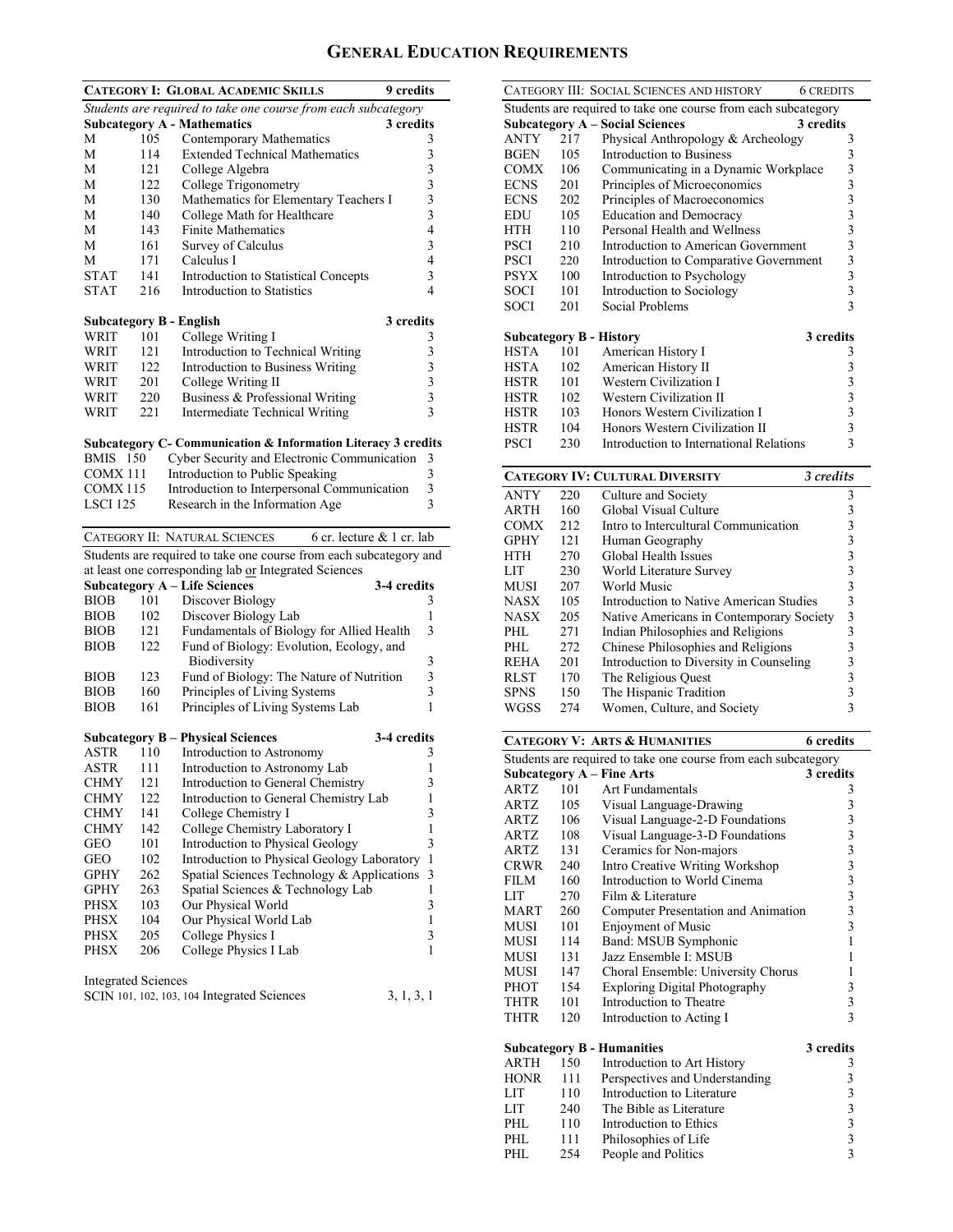| Course                                                |     |                                            | <b>Credits</b> | Grade | <b>Semester</b> | Equivalent |
|-------------------------------------------------------|-----|--------------------------------------------|----------------|-------|-----------------|------------|
| <b>Organizational Communication Core Requirements</b> |     |                                            |                |       |                 |            |
| <b>COMX</b>                                           | 200 | <b>Exploring Communication Studies</b>     | 3              |       |                 |            |
| <b>COMX</b>                                           | 210 | Communication in Small Groups              | 3              |       |                 |            |
| <b>COMX</b>                                           | 211 | <b>Advanced Public Speaking</b>            | 3              |       |                 |            |
| <b>COMX</b>                                           | 320 | Principles of Organizational Communication | 3              |       |                 |            |
| <b>COMX</b>                                           | 330 | Principles of Media Studies                | 3              |       |                 |            |
| <b>COMX</b>                                           | 340 | Visual Rhetoric                            | 3              |       |                 |            |
| <b>COMX</b>                                           | 341 | History and Theory of Persuasion           | 3              |       |                 |            |
| <b>COMX</b>                                           | 400 | Communication Theory                       | 3              |       |                 |            |
| <b>COMX</b>                                           | 420 | Issues in Organizational Communication     | 3              |       |                 |            |
| <b>COMX</b>                                           | 424 | Risk, Crisis, and Communication            | 3              |       |                 |            |
| <b>COMX</b>                                           | 426 | Leadership and Communication               | 3              |       |                 |            |
| <b>COMX</b>                                           | 431 | New Media Skills                           | 3              |       |                 |            |
| <b>COMX</b>                                           | 482 | Gender, Media and Society                  | 3              |       |                 |            |
| <b>COMX</b>                                           | 499 | Capstone                                   | 3              |       |                 |            |
| <b>JRNL</b>                                           | 270 | Reporting                                  | 3              |       |                 |            |

*Certain courses in this program have prerequisites; students should check the course descriptions for required prerequisites.*

### **Note: Substitutions between Options in the Communication Arts major can be made with advisor's consent. Students must earn a grade of "C" or above in courses used to satisfy major or minor requirements in the Communication and Theatre Department. The Department of Communication and Theatre offers a BA in Communication Arts online. Check the university website for details at www.msubillings.edu.**

#### **Language Requirement:**

- 1) Complete the standard language requirement for a Bachelor of Arts for a total of 14 credits.
- 2) Complete the 101-102 active skills sequence in one foreign language plus 6 cr. of cultural studies courses selected from List One (below) for a total of 14 credits.
- 3) Complete 101-102 active skills sequence in one foreign language and 6 cr. in statistical and research method selected from List Two (below) for a total of 14 credits.
- 4) Complete six credits in statistical and research methods selected from List Two, along with nine credits selected from List One for a total of 15 credits.

| List One                                                                        | List Two                                                   |  |  |  |
|---------------------------------------------------------------------------------|------------------------------------------------------------|--|--|--|
| *SPNS 150 The Hispanic Tradition                                                | 318 Sociological Research Methods<br><b>SOCI</b>           |  |  |  |
| *ANTY 220 Culture and Society<br>*STAT 141 Introduction to Statistical Concepts |                                                            |  |  |  |
| 271 Indian Philosophies and Religions<br>PHL                                    | *STAT 216 Introduction to Statistics                       |  |  |  |
| 272 Chinese Philosophies and Religions<br>PHL                                   | 341 Introduction to Probability and Statistics<br>STAT     |  |  |  |
| 303 Greek and Roman Mythology<br>RLST                                           | Other Statistical and Methods courses in consultation with |  |  |  |
| 330 History of Mexico<br>HSTR                                                   | Advisor.                                                   |  |  |  |
| NASX Select from offerings                                                      |                                                            |  |  |  |
| Other Cultural Studies in consultation with Advisor.                            | *May also satisfy General Education Requirements           |  |  |  |
|                                                                                 |                                                            |  |  |  |
|                                                                                 |                                                            |  |  |  |
|                                                                                 |                                                            |  |  |  |
|                                                                                 |                                                            |  |  |  |
|                                                                                 |                                                            |  |  |  |
|                                                                                 |                                                            |  |  |  |